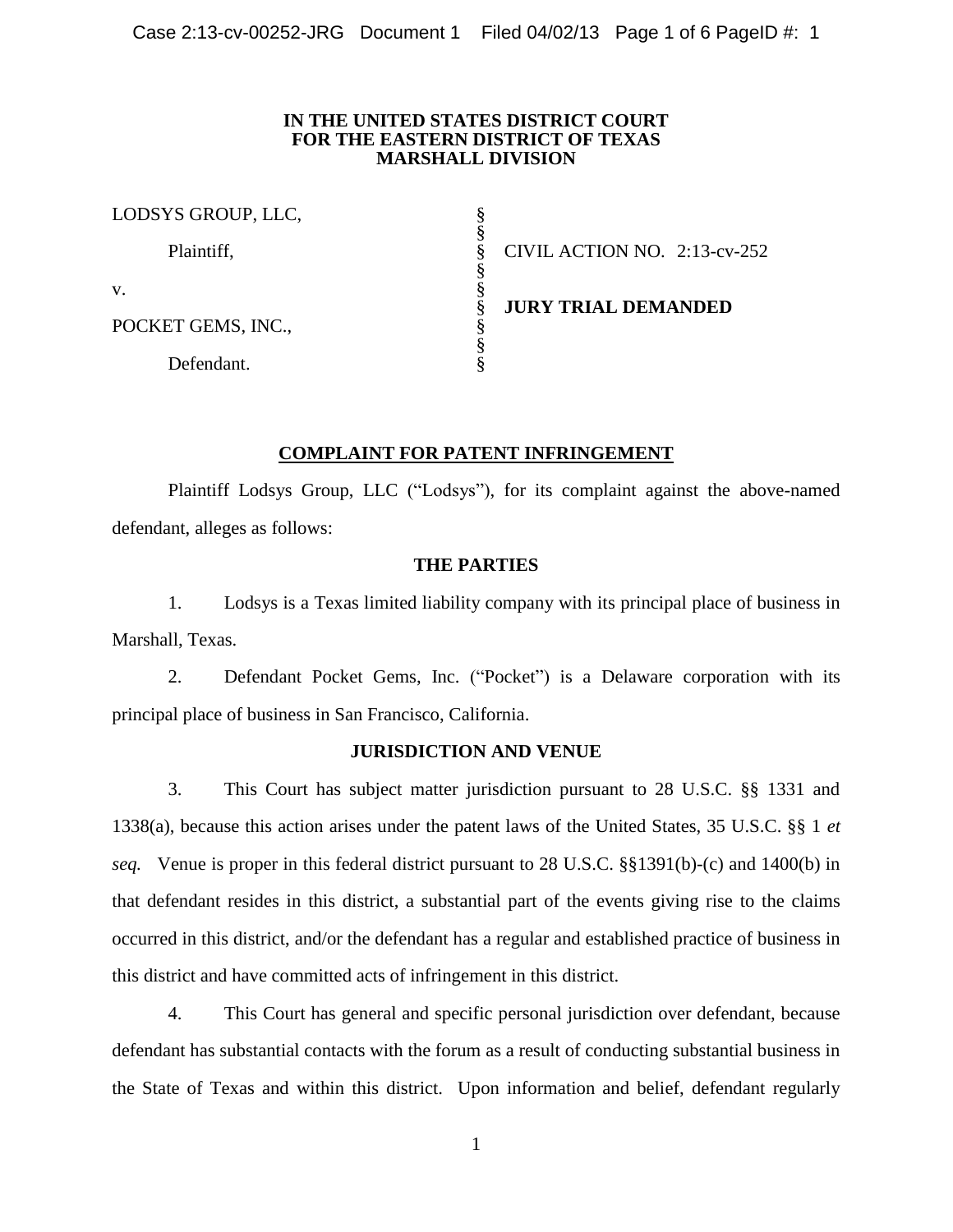solicits business in the State of Texas and this district; derives revenue from products and/or services provided to individuals residing the State of Texas and this district; conducts business utilizing the claimed systems and methods with and for customers residing in the State of Texas and this district; and provides and/or markets products and services directly to consumers in the State of Texas and this district.

### **INFRINGEMENT OF U.S. PATENT NO. 7,620,565**

5. On November 17, 2009, U.S. Patent No. 7,620,565 (the "'565 patent") was duly and legally issued for a "Customer-Based Product Design Module." A true and correct copy of the '565 patent is attached hereto as Exhibit A. Lodsys is the owner by assignment of all rights, title, and interest in and to the '565 patent.

6. On information and belief, Pocket has infringed directly, indirectly, literally, under the doctrine of equivalents, contributorily, and/or through the inducement of others (including but not limited to users of Pocket's applications), one or more of the claims of the '565 patent. On information and belief, Pocket manufactures, uses, sells, imports, and/or offers to sell infringing products and/or services — including but not limited to Pocket's applications such as Pet Hotel — which infringe at least claims 1, 15, and 27 of the '565 patent under 35 U.S.C. § 271.

7. Prior to filing this complaint, Lodsys informed Pocket of the patents-in-suit and offered to enter into a licensing arrangement that would allow Pocket to continue practicing the inventions claimed in patents-in-suit. Pocket, however, chose not to enter into a licensing agreement. Instead, with knowledge of the patents-in-suit and disregard for Lodsys' patent rights, Pocket chose to continue its infringement. On information and belief, Pocket continued its infringement despite an objectively high likelihood that its actions constituted infringement of a valid patent (*i.e.*, the '565 patent). Pocket was made aware and, therefore, knew of the risk that it infringed the '565 patent. Accordingly, Pocket acted knowingly, willfully, and with intent to infringe the patents-in-suit.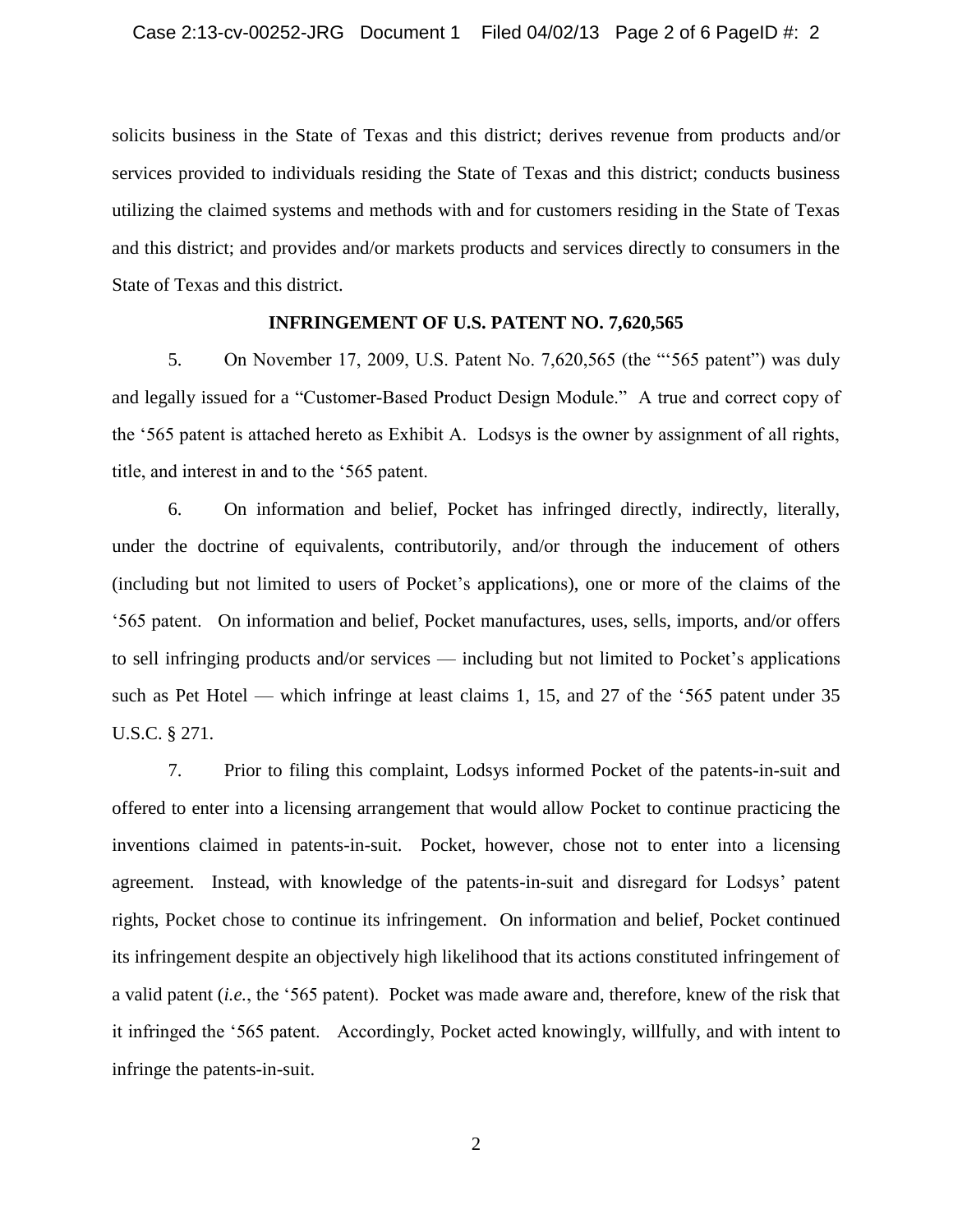8. Based on the information presently available to Lodsys absent discovery, and in the alternative to direct infringement, Pocket is liable for indirect infringement of the '565 patent by inducing infringement and contributing to direct infringement of the '565 patent by others (*e.g.*, end users of Pocket's applications, including Pet Hotel).

9. At least from the time Pocket received notice from Lodsys, Pocket has purposely and voluntarily made its applications available to customers, with the expectation that its applications will be used by end users within the Eastern District of Texas. On information and belief, and in the alternative to direct infringement, Pocket has thereby induced the end users of its applications within the Eastern District of Texas to infringe one or more claims of the '565 patent, and Pocket knew or should have known that its actions would induce direct infringement.

10. On information and belief, and in the alternative to direct infringement, Pocket has also contributed to the direct infringement of one or more claims of the '565 patent by intentionally and voluntarily providing its applications to end users within the Eastern District of Texas, knowing that its applications to be especially made or adapted for use by end users to infringe the '565 patent from at least the time Pocket received notice of the patents-in-suit from Lodsys. On information and belief, Pocket's applications have no substantial noninfringing uses, and Pocket acted knowing that its applications are not a staple article or commodity of commerce suitable for substantially non-infringing use.

11. Defendant's acts of infringement have caused damage to Lodsys, and Lodsys is entitled to recover from defendant the damages sustained by Lodsys as a result of defendant's wrongful acts in an amount subject to proof at trial. Defendant's infringement is willful and deliberate, including because defendant became aware of the infringing nature of its products and services at the latest when it received a notice letter from Lodsys and/or the filing of this complaint, entitling Lodsys to increased damages under 35 U.S.C. § 284 and to attorneys' fees and costs incurred in prosecuting this action under 35 U.S.C. § 285.

3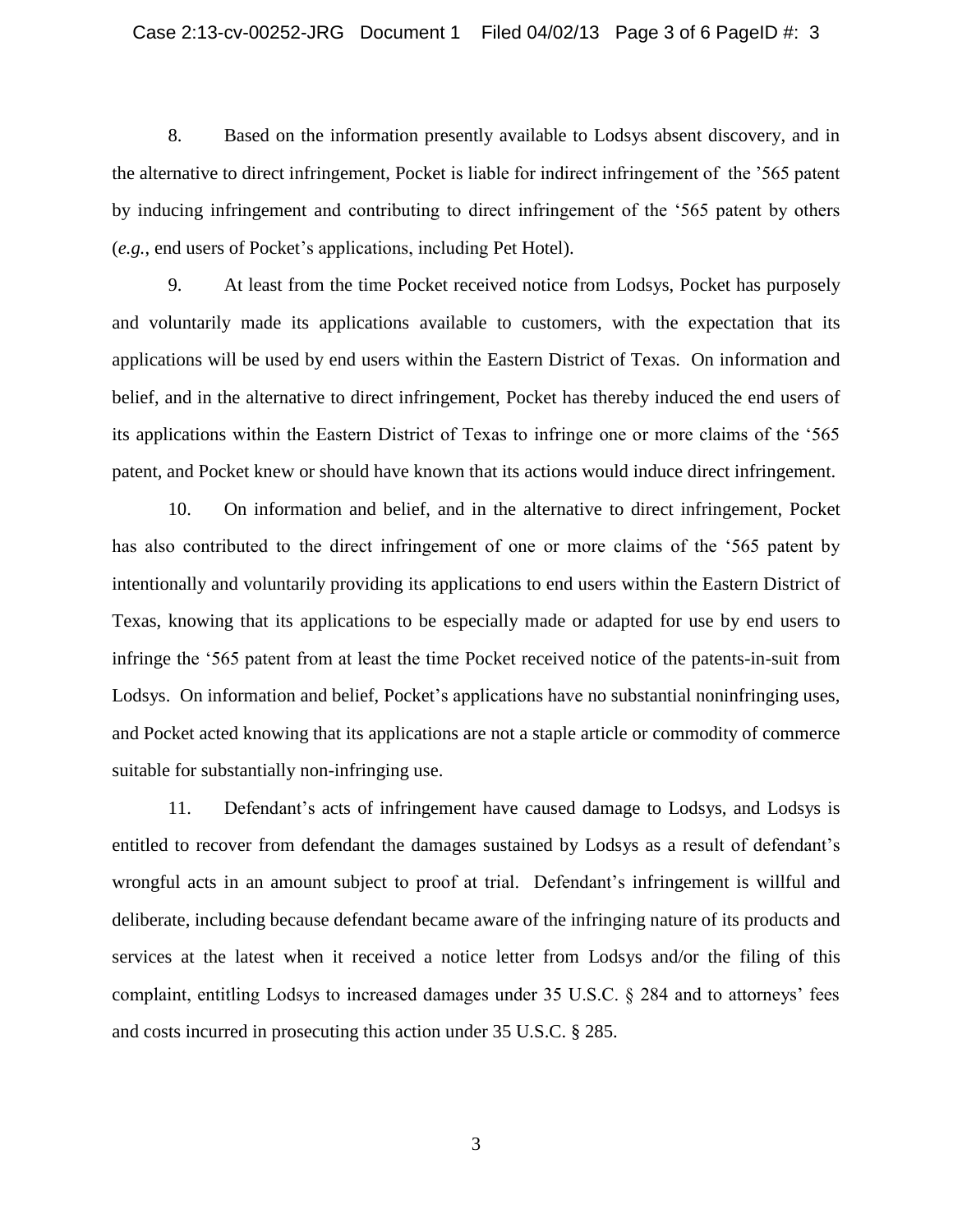#### **INFRINGEMENT OF U.S. PATENT NO. 7,222,078**

12. On May 22, 2007, U.S. Patent No. 7,222,078 (the "'078 patent") was duly and legally issued for "Methods and Systems for Gathering Information from Units of a Commodity Across a Network." A true and correct copy of the '078 patent is attached hereto as Exhibit B. Lodsys is the owner by assignment of all rights, title, and interest in and to the '078 patent.

13. On information and belief, Pocket has infringed directly, indirectly, literally, under the doctrine of equivalents, contributorily, and/or through the inducement of others (including but not limited to users of Pocket's applications), one or more of the claims of the '078 patent. On information and belief, Pocket manufactures, uses, sells, imports, and/or offers to sell infringing products and/or services — including but not limited to Pocket's applications such as Pet Hotel — which infringe at least claims 1 and 69 of the '078 patent under 35 U.S.C. § 271.

14. Prior to filing this complaint, Lodsys informed Pocket of the patents-in-suit and offered to enter into a licensing arrangement that would allow Pocket to continue practicing the inventions claimed in patents-in-suit. Pocket, however, chose not to enter into a licensing agreement. Instead, with knowledge of the patents-in-suit and disregard for Lodsys' patent rights, Pocket chose to continue its infringement. On information and belief, Pocket continued its infringement despite an objectively high likelihood that its actions constituted infringement of a valid patent (*i.e.*, the '078 patent). Pocket was made aware and, therefore, knew of the risk that it infringed the '078 patent. Accordingly, Pocket acted knowingly, willfully, and with intent to infringe the patents-in-suit.

15. Based on the information presently available to Lodsys absent discovery, and in the alternative to direct infringement, Pocket is liable for indirect infringement of the '078 patent by inducing infringement and contributing to direct infringement of the '078 patent by others (*e.g.*, end users of Pocket's applications, including Pet Hotel).

16. At least from the time Pocket received notice from Lodsys, Pocket has purposely and voluntarily made its applications available to customers, with the expectation that its

4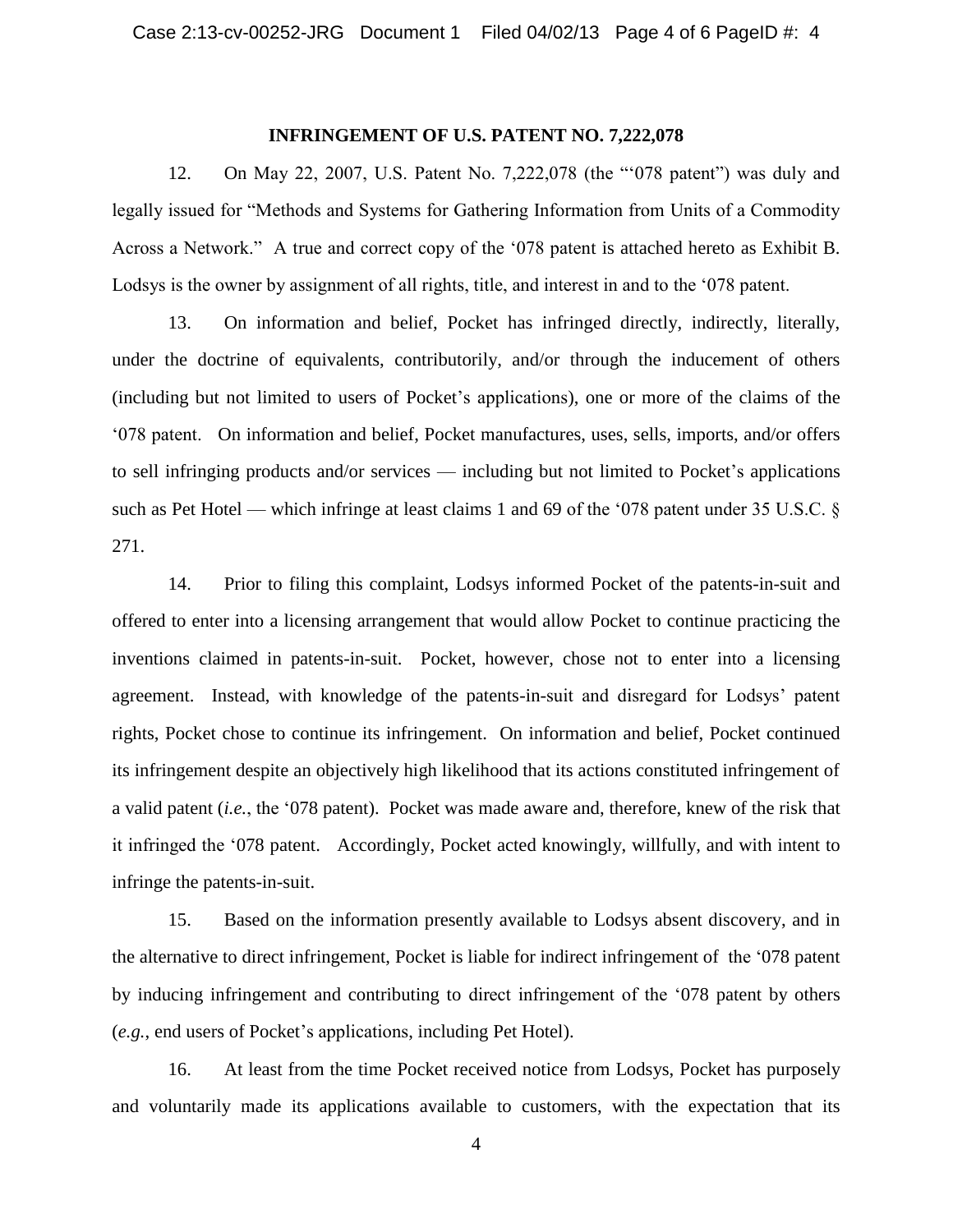applications will be used by end users within the Eastern District of Texas. On information and belief, and in the alternative to direct infringement, Pocket has thereby induced the end users of its applications within the Eastern District of Texas to infringe one or more claims of the '078 patent, and Pocket knew or should have known that its actions would induce direct infringement.

17. On information and belief, and in the alternative to direct infringement, Pocket has also contributed to the direct infringement of one or more claims of the '078 patent by intentionally and voluntarily providing its applications to end users within the Eastern District of Texas, knowing that its applications to be especially made or adapted for use by end users to infringe the '078 patent from at least the time Pocket received notice of the patents-in-suit from Lodsys. On information and belief, Pocket's applications have no substantial noninfringing uses, and Pocket acted knowing that its applications are not a staple article or commodity of commerce suitable for substantially non-infringing use.

18. Defendant's acts of infringement have caused damage to Lodsys, and Lodsys is entitled to recover from defendant the damages sustained by Lodsys as a result of defendant's wrongful acts in an amount subject to proof at trial. Defendant's infringement is willful and deliberate, including because defendant became aware of the infringing nature of its products and services at the latest when it received a notice letter from Lodsys and/or the filing of this complaint, entitling Lodsys to increased damages under 35 U.S.C. § 284 and to attorneys' fees and costs incurred in prosecuting this action under 35 U.S.C. § 285.

#### **JURY DEMAND**

Pursuant to Rule 38 of the Federal Rules of Civil Procedure, Lodsys respectfully requests a trial by jury on all issues.

### **PRAYER FOR RELIEF**

WHEREFORE, Plaintiff Lodsys Group, LLC, respectfully requests entry of judgment in its favor and against defendant as follows:

(a) Declaration that defendant has infringed U.S. Patent No. 7,620,565 and U.S. Patent No. 7,222,078;